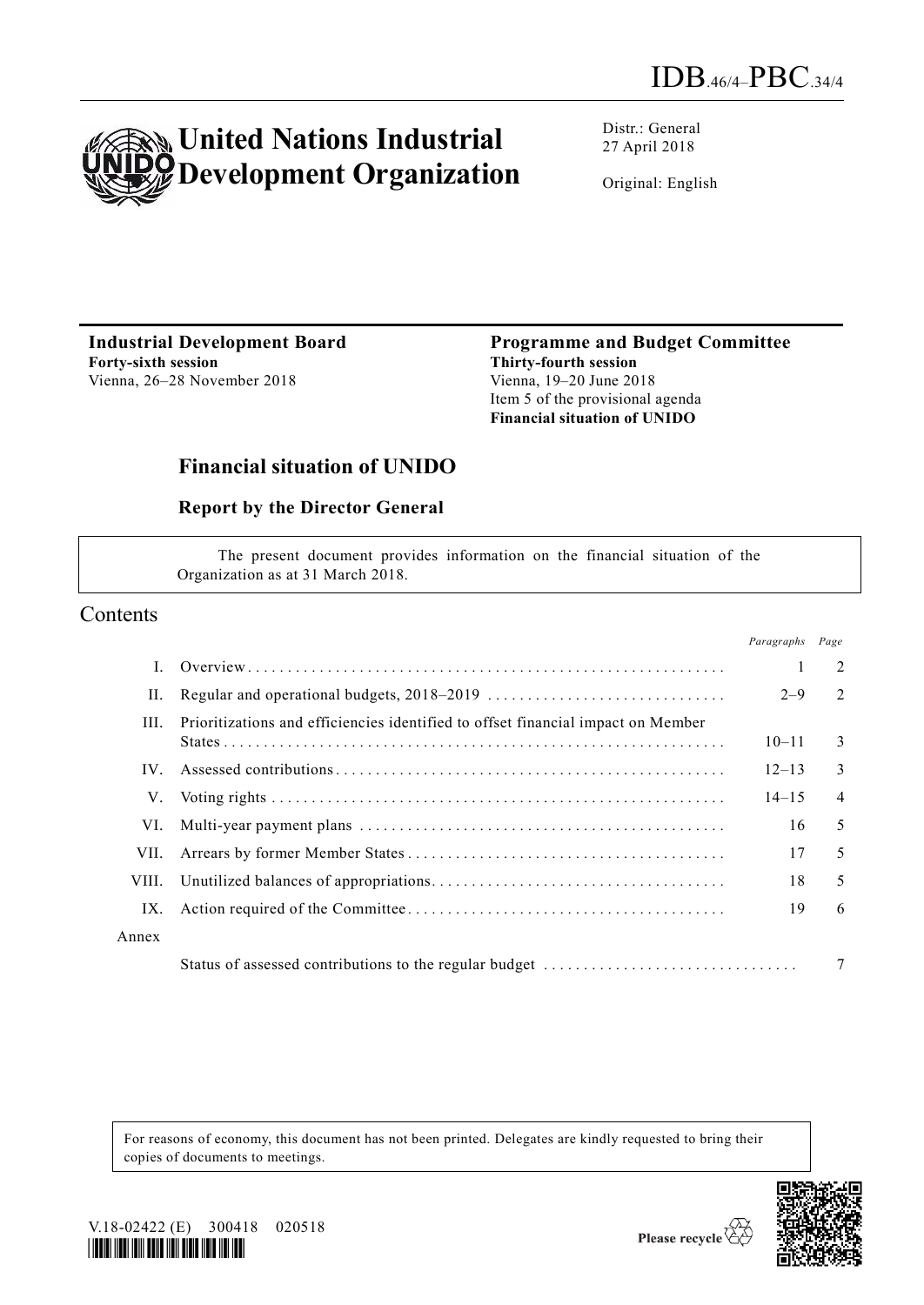### **I. Overview**

1. The financial situation as at 31 March 2018 can be summarized in the following major points:

(a) The regular budget gross expenditure spending rate of 24.8 per cent is a slightly lower level than that of the same period in the previous biennium of 26.5 per cent;

(b) The operational budget expenditures amounted to  $64.1$  million in the reporting period;

(c) The expenditure level for buildings management amounted to  $€13.5$  million in accordance with the prevailing workplan;

(d) The collection rate of 2018 assessed contributions as at 31 March 2018 was 30.3 per cent, compared to the 2017 and 2016 rates of 26.1 and 32.6 per cent, respectively;

(e) The collection rate of prior years' arrears, as compared to the current year's assessments, was 4.1 per cent. The rate as at 31 March 2017 and 2016, as compared to the assessments of those years, was 7.2 and 1.8 per cent, respectively;

(f) Outstanding assessed contributions amounted to  $\epsilon$ 135.5 million, as shown in the annex to the present document (including arrears of  $669.1$  million by the United States of America, and €2.1 million by the former Yugoslavia). The outstanding amounts as at 31 March 2017 and 2016 were €136.6 million and  $€148.8$  million, respectively;

(g) The Working Capital Fund was at the level of  $\epsilon$ 7,423,030. However, an amount of €388,620 was outstanding as at 31 March 2018;

(h) A conference room paper (PBC.34/CRP.4) will be provided on the status of assessed contributions and voting rights, updated to 7 May 2018.

### **II. Regular and operational budgets, 2018–2019**

#### **A. Regular budget**

2. The implementation of the biennial regular budget started with the establishment of an initial release threshold by budget line and/or major object of expenditure to facilitate sufficient funding at the beginning of the biennium and to facilitate activities for each required budget category.

3. Therefore, allotments of  $661.0$  million were issued at the onset of the biennium. The initial release consisted of  $642.5$  million for staff costs and  $618.5$  million for all other expenditure categories.

4. As at 31 March 2018, regular budget expenditures totalled  $E17.0$  million which represents 24.8 per cent of the gross expenditure budget for 2018. These figures are slightly lower than those of the previous biennium, where, as at 31 March 2016, regular budget expenditures amounted to  $\epsilon$ 18.1 million with a 26.5 per cent utilization rate of the gross expenditure budget.

#### **B. Operational budget**

Allotments of  $E17.1$  million were issued at the beginning of 2018, representing 93.2 per cent of the approved operational budget estimates.

6. As at 31 March 2018, operational budget expenditures amounted to €4.1, which is slightly higher than those for the similar reporting period in the previous biennium, which amounted to  $€3.8$  million.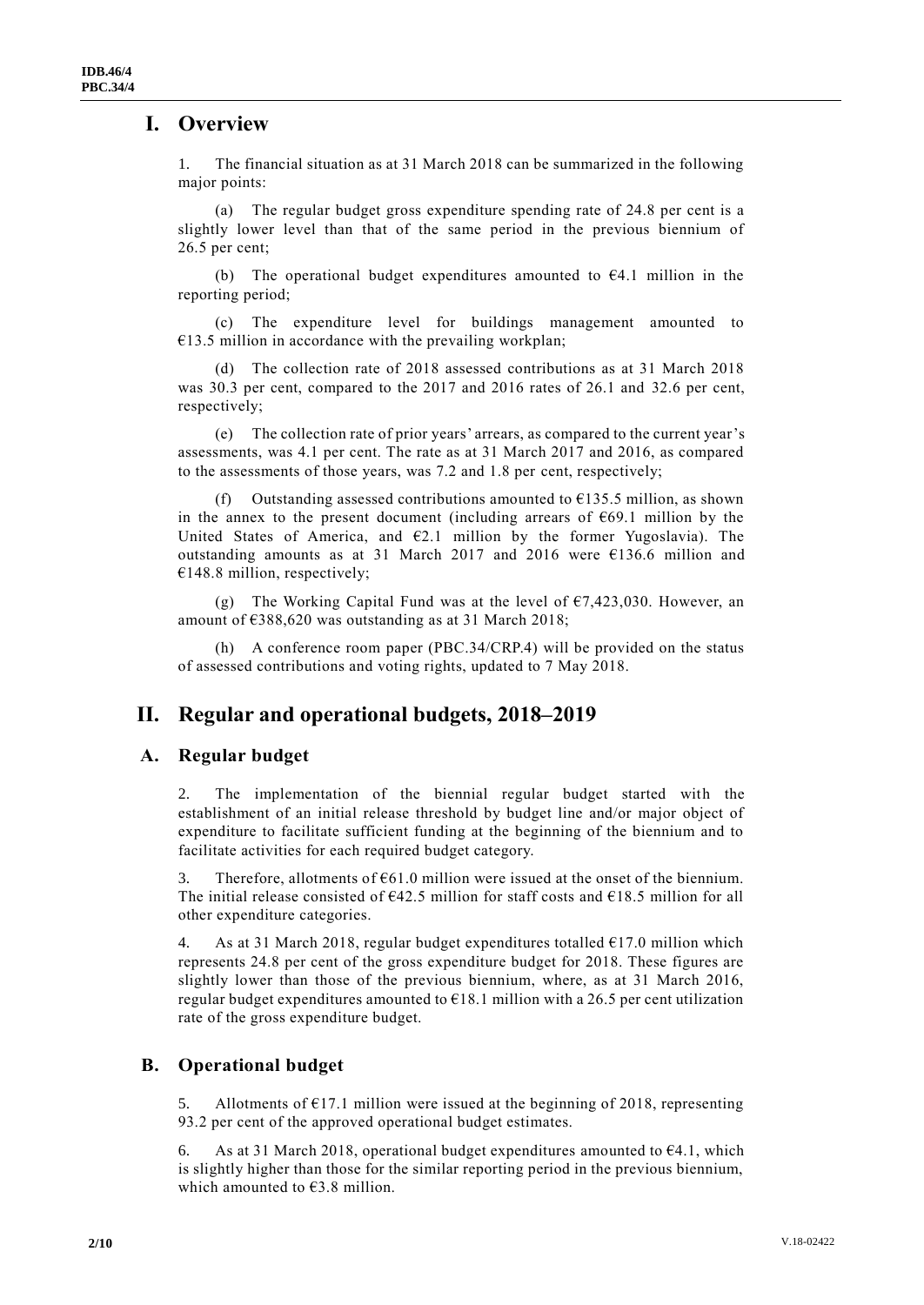7. Technical cooperation activities in the first quarter of 2018 reached the level of \$72.2 million, including commitments. Income from support costs amounted to €5.8 million as at 31 March 2018.

#### **C. Buildings management**

8. Allotments of  $E24.4$  million were issued for 2018 at the start of the biennium. The buildings management budget is being implemented in accordance with the prevailing workplan.

9. Expenditures as at 31 March 2018 amounted to  $\epsilon$ 13.5, which is almost equal to the €13.4 million spent in the same period in the previous biennium. This expenditure represents 48.6 per cent of the buildings management gross expenditure biennial budget and compares well with the 49.4 per cent spent in the same period in the previous biennium.

### **III. Prioritizations and efficiencies identified to offset financial impact on member states.**

10. The UNIDO Programme and Budgets for 2018–2019 included a 0.772 per cent average rate of net cost increases per annum. This rate is overly conservative, particularly given that the inflation rate for 2018, as reported by the Austrian Institute for Economic Research, is projected at 1.9 per cent per annum. Further, the average inflation rates for 2018 in the emerging markets and developing economies, where UNIDO operates, is projected at 4.4 per cent per annum.

11. However, in accordance with General Conference decision GC.17/Dec.18, paragraph (f), the following section provides a list of priority areas for the efficiencies to be identified and/or implemented with the goal of offsetting the financial impact on Member States of recosting and new expenditure proposals in the budget for 2018–2019:

(a) Management review of the utilization of scarce regular and operational budget resources, to ensure their efficient and innovative utilization through the building of stronger synergies between Headquarters and field locations, including improvements in internal coordination;

(b) Management pursuit of reductions in the overall travel expenditures, inter alia, through concerted efforts aimed at the use of information and communications technology instead of physical travel, wherever possible;

(c) Full implementation of the provisions of the Programme Support Cost Recovery Policy (DGB/2016/14 of 23 December 2016) in the preparation and implementation of projects, to guarantee that programme costs is approaching full cost recovery, which would eliminate any prospective subsidization from the regular budget.

### **IV. Assessed contributions**

#### **A. Collections**

12. A total of 41 Member States, including 11 least developed countries (LDCs), made full payments. 51 Member States, seven of which are LDCs, made partial payments and/or their adjustments were credited towards their assessed contributions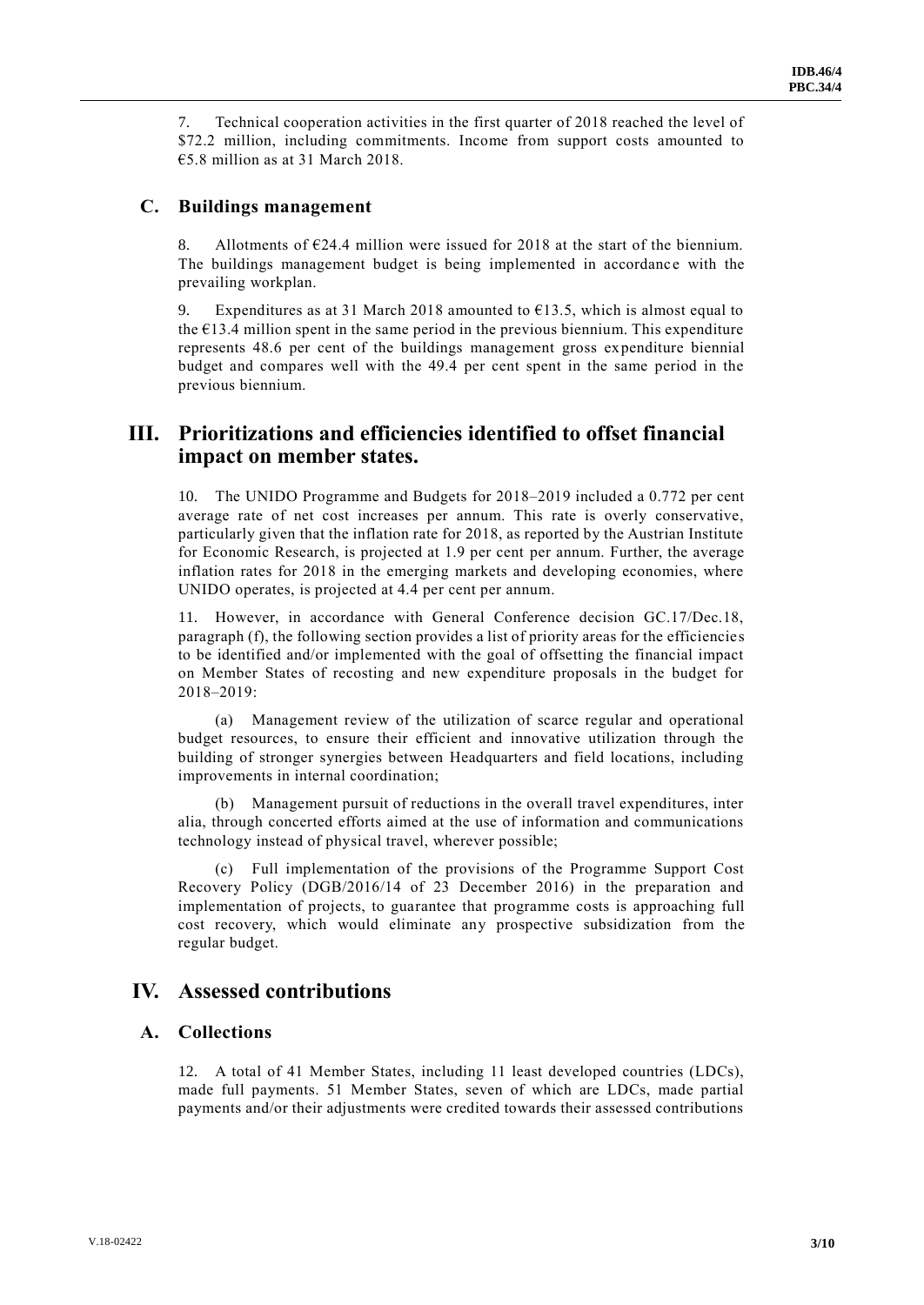for the year 2018. The collections in the period from January to March 2018, broken down by List of States, are shown in table 1.

#### Table 1 **Collections, January to March 2018** (In millions of euros)

| List of States*          | Current year | Prior years | Total |
|--------------------------|--------------|-------------|-------|
| A                        | 1.77         | 0.56        | 2.33  |
| B                        | 13.06        | 0.00        | 13.06 |
| C                        | 0.26         | 2.16        | 2.42  |
| D                        | 5.60         | 0.06        | 5.66  |
| Others                   | 0.00         | 0.00        | 0.00  |
| United States of America | 0.00         | 0.00        | 0.00  |
| Yugoslavia (former)      | 0.00         | 0.00        | 0.00  |
| Total                    | 20.69        | 2.78        | 23.47 |

\* As contained in document PBC.34/9

#### **B. Outstanding contributions**

13. The detailed status of assessed contributions outstanding as at 31 March 2018 is contained in the annex to the present document. The scale of assessments and outstanding contributions as of the same period, broken down by List of States, are shown in table 2.

|                          | Scale of           | Millions of euros |             |        |  |  |
|--------------------------|--------------------|-------------------|-------------|--------|--|--|
| List of States*          | assessments<br>(%) | Current year      | Prior years | Total  |  |  |
| A                        | 28.486             | 17.70             | 3.32        | 21.02  |  |  |
| B                        | 48.978             | 20.42             | 0.00        | 20.42  |  |  |
| C                        | 13.473             | 8.95              | 11.38       | 20.33  |  |  |
| D                        | 9.062              | 0.59              | 1.99        | 2.58   |  |  |
| Others                   | 0.001              | 0.00              | 0.00        | 0.00   |  |  |
| Subtotal                 | 100.000            | 47.66             | 16.69       | 64.35  |  |  |
| United States of America |                    | 0.00              | 69.07       | 69.07  |  |  |
| Yugoslavia (former)      |                    | 0.00              | 2.08        | 2.08   |  |  |
| <b>Total</b>             | 100.000            | 47.66             | 87.84       | 135.50 |  |  |

**Scale of assessments and outstanding contributions as at 31 March 2018**

\* As contained in document PBC.34/9

# **V. Voting rights**

Table 2

14. As indicated in the annex to the present document, the voting rights of 43 Member States had been suspended as at 31 March 2018, in accordance with Article 5.2 of the Constitution and financial regulation 5.5 (b). In comparison, the voting rights of 45 countries had been suspended at the same time last year. The status of voting rights in respect of the various policymaking organs is shown in table 3.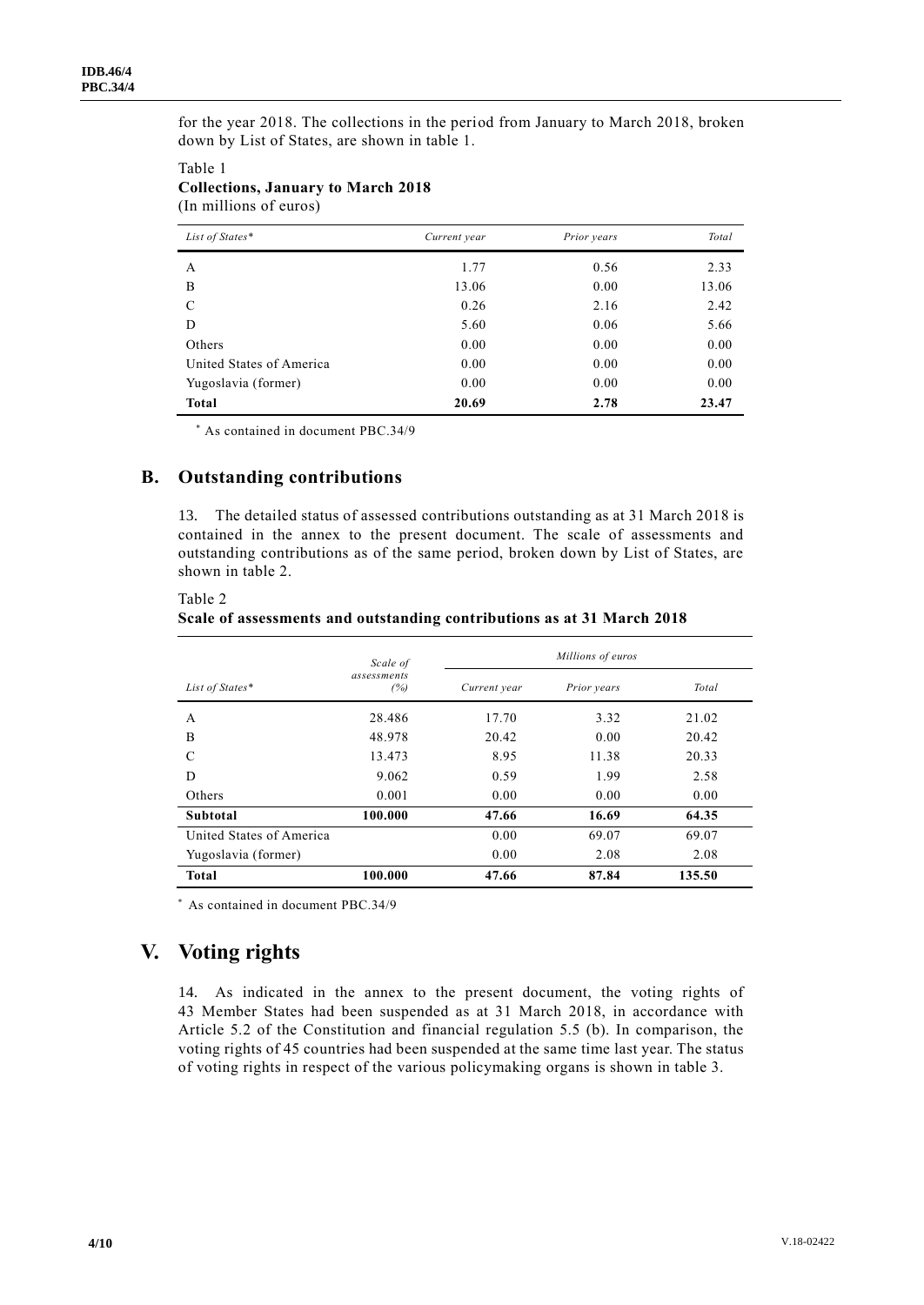|                                | Number of members |      |      |  |  |  |
|--------------------------------|-------------------|------|------|--|--|--|
| Members of                     | 2018              | 2017 | 2016 |  |  |  |
| General Conference             | 43                | 45   | 48   |  |  |  |
| Industrial Development Board   |                   |      |      |  |  |  |
| Programme and Budget Committee |                   |      |      |  |  |  |

#### Table 3 **Suspension of voting rights, as at 31 March 2018**

15. In order to restore their voting rights for 2018, these Member States must pay their full contributions for 2015 and prior years, including advances to the Working Capital Fund, as well as a partial contribution for 2016. The minimum total amount that would have to be paid by these Member States is  $66,530,290$ .

## **VI. Multi-year payment plans**

16. Table 4 shows, in summary form, the current status of those Member States that have entered into payment plan arrangements to settle outstanding assessed contributions. The Secretariat notes with appreciation and recognizes the considerable efforts made by all those Member States that have honoured their commitments and obligations as stipulated in their respective payment plans. Other Member States in arrears are encouraged to consider submitting payment plans to steadily reduce their outstanding assessed contributions. Recently, a new payment plan was signed for five years with the Bolivarian Republic of Venezuela. The agreement will enter into force as soon as the first instalment is received from the Government.

#### Table 4 **Payment plans — status as at 31 March 2018** (Amounts in euros)

| Member State | Total amount of<br>arrears covered<br>by the $plan*$ | Outstanding<br>amounts<br>31/3/18 | Amounts<br>received/due<br>in 2018 | Duration/<br>vears | Instalment<br>due in $2018$<br>(month) | Instalment<br>due | Payment made<br>in 2018 |
|--------------|------------------------------------------------------|-----------------------------------|------------------------------------|--------------------|----------------------------------------|-------------------|-------------------------|
| Armenia      | 922, 604                                             | 340,340                           | 56,858                             | 10                 | September                              | Third             | Received                |
| Costa Rica   | 280,742                                              | 110.254                           | 81,388                             | 10                 | September                              | Eighth            | Scheduled               |
| Kyrgyzstan   | 385,087                                              | 230,374                           | 47,750                             |                    | July                                   | Second            | Received                |
| Total        | 1,203,346                                            | 691,228                           | 185,996                            |                    |                                        |                   |                         |

\* Total amount of arrears at time of signing the plan.

### **VII. Arrears by former Member States**

17. The amount of arrears owed to UNIDO by the United States of America is €69,068,887 (1994–1996), while the arrears of the former Yugoslavia amount to €2,081,599 (1990–2001). Payment of these arrears is being pursued by the Secretariat.

## **VIII. Unutilized balances of appropriations as at 31 December 2017**

18. From the total distributable amount of  $\epsilon$ 16,342,346 million,  $\epsilon$ 6,622,874 became available for various purposes, as presented in the table below. Altogether 20 Member States voluntarily renounced their share of the unutilized balances.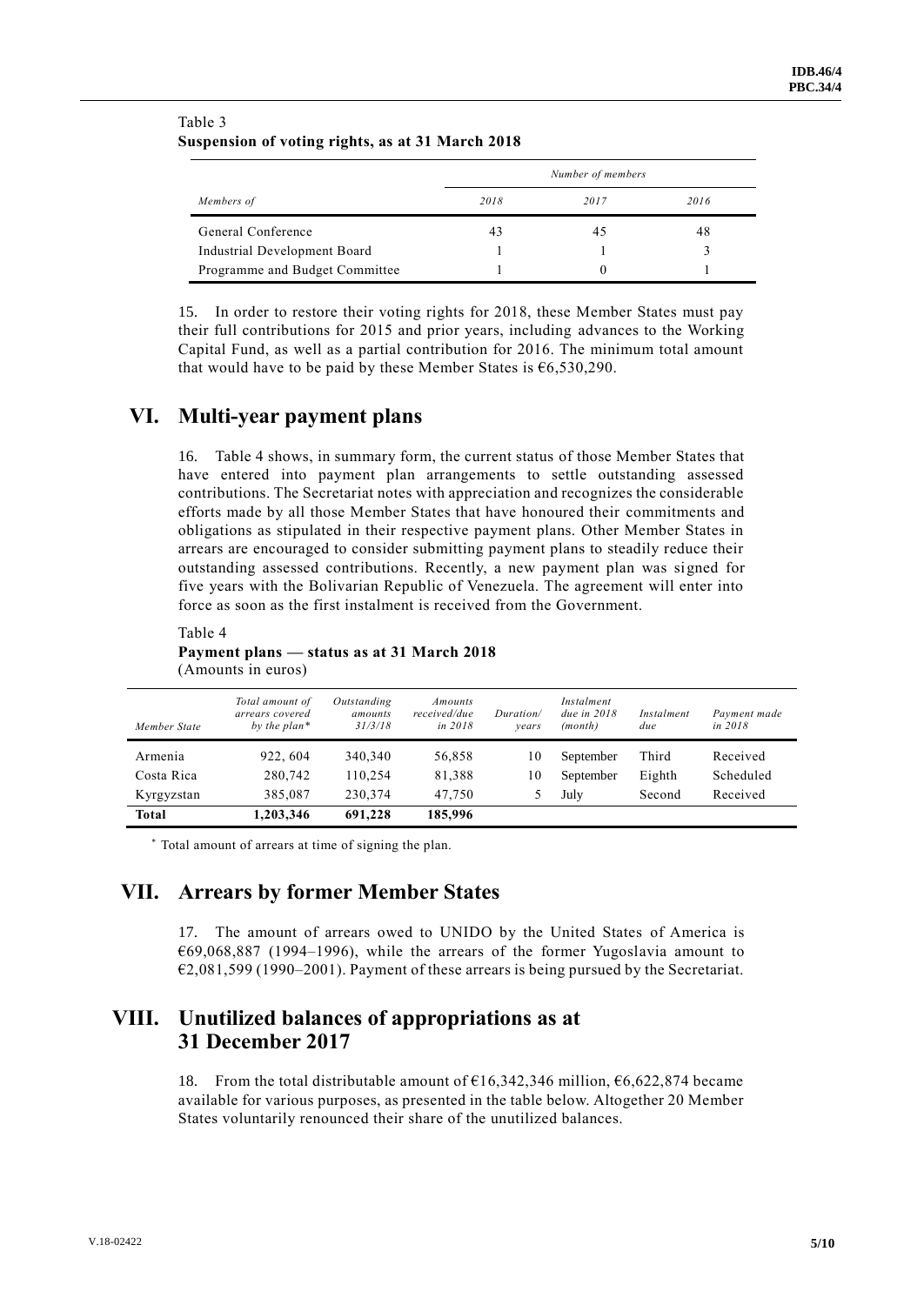| Member State              | Amount renounced | Purpose                                                  |
|---------------------------|------------------|----------------------------------------------------------|
| Bosnia and Herzegovina    | 2,539            | Special account for core activities                      |
| China                     | 821,370          | MOFCOM of the IDF account                                |
| Finland                   | 133,185          | Gender                                                   |
| Germany                   | 1,856,516        | Major Capital Investment Fund                            |
| Israel                    | 101,018          | To be determined                                         |
| Italy                     | 1,184,271        | Special contribution to IDF                              |
| Japan                     | Up to 1,000,000  | To be determined                                         |
| Kuwait                    | 54,368           | Cooperation between Kuwait and UNIDO                     |
| Malta                     | 3,906            | Partnership Trust Fund                                   |
| Mauritius                 | 2,827            | Special contribution to IDF                              |
| Monaco                    | 1,425            | Special account for core activities                      |
| Mongolia                  | 434              | Special account for core activities                      |
| Peru                      | 23,762           | Partnership Trust Fund                                   |
| Poland                    | 168,747          | Technical cooperation programmes to be<br>selected later |
| Republic of Korea         | 499,112          | Special contribution to IDF                              |
| <b>Russian Federation</b> | 407,885          | Russia's Industrial Development Fund<br>account          |
| Slovenia                  | 23,239           | Special contribution to IDF                              |
| Sri Lanka                 | 4,805            | Special account for core activities                      |
| Switzerland               | 140,251          | Special account for core activities                      |
| Switzerland               | 140,251          | Major Capital Investment Fund                            |
| Thailand                  | 52,963           | Thailand's' Industrial Development Fund                  |
|                           |                  | account                                                  |
| <b>Total</b>              | 6,622,874        |                                                          |

## **IX. Action required of the Committee**

19. The Committee may wish to consider recommending to the Board the adoption of the following draft decision:

"The Industrial Development Board:

(a) Takes note of the information contained in document IDB.46/4-PBC.34/4;

(b) Urges those Member States and former Member States that have not yet paid their assessed contributions, including advances to the Working Capital Fund and prior years' arrears, to do so without delay;

(c) Requests the Director General to pursue his efforts and contacts with Member States and former Member States to effect the collection of arrears. "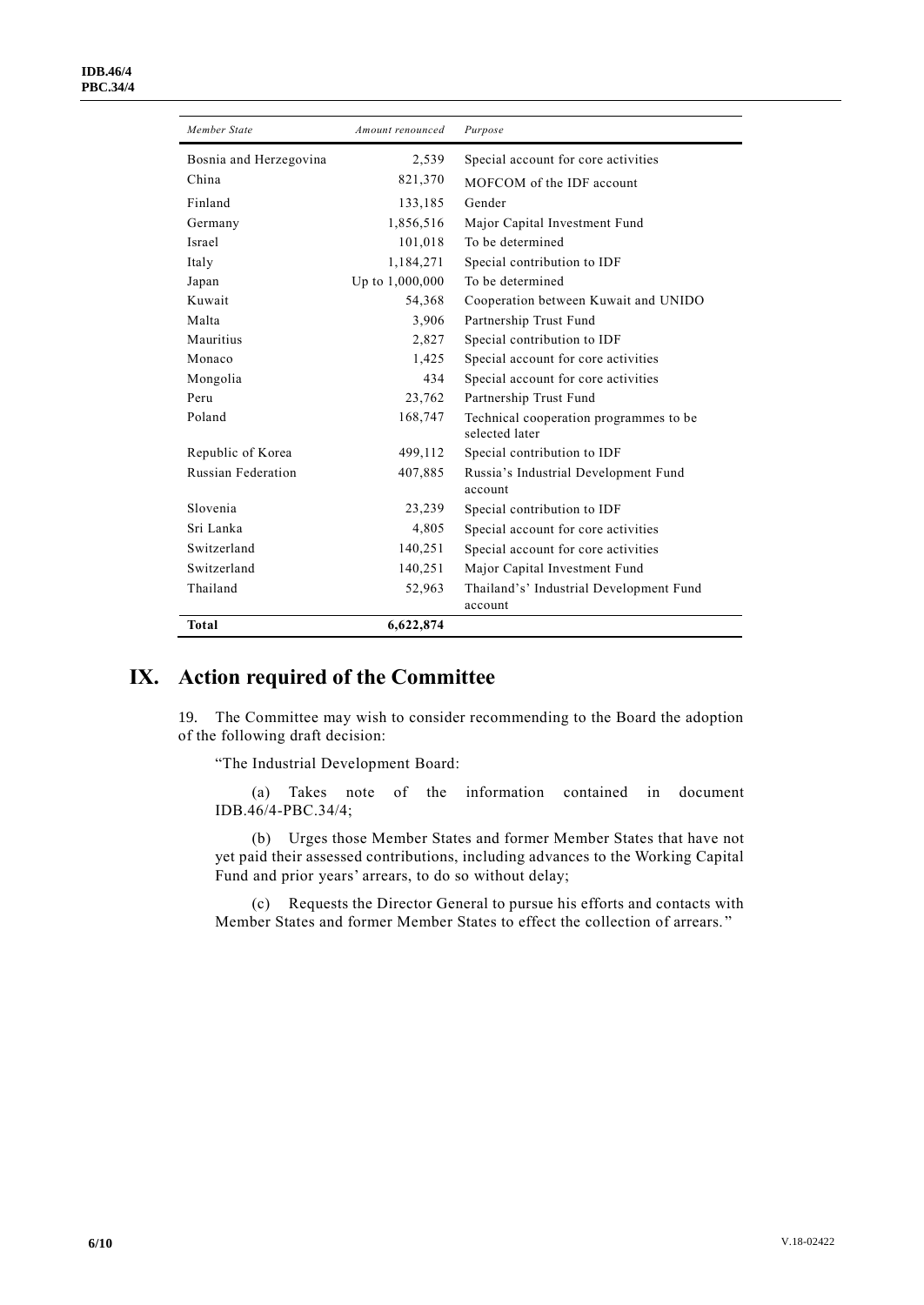### **Annex**

# **Status of assessed contributions to the regular budget**

(In euros)

### **Status as at 31 March 2018**

| Member State                             | Outstanding<br>assessed<br>contributions | WCF<br>due       | Total due        | Years<br>outstanding<br>(since) | Voting<br>rights <sup>a</sup> | Minimum<br>payment to gain<br>voting rights |
|------------------------------------------|------------------------------------------|------------------|------------------|---------------------------------|-------------------------------|---------------------------------------------|
| Afghanistan                              | 11,036                                   | $\boldsymbol{0}$ | 11,036           | 2017P                           | Yes                           | $\boldsymbol{0}$                            |
| Albania                                  | $\mathbf{0}$                             | $\boldsymbol{0}$ | $\overline{0}$   | $\overline{a}$                  | Yes                           | $\boldsymbol{0}$                            |
| Algeria                                  | 160,116                                  | $\boldsymbol{0}$ | 160,116          | 2018P                           | Yes                           | $\boldsymbol{0}$                            |
| Angola                                   | $\boldsymbol{0}$                         | $\boldsymbol{0}$ | $\boldsymbol{0}$ | $\overline{a}$                  | Yes                           | $\boldsymbol{0}$                            |
| Argentina                                | 944,455                                  | $\boldsymbol{0}$ | 944,455          | 2018P                           | Yes                           | $\boldsymbol{0}$                            |
| Armenia                                  | 340,340                                  | $\boldsymbol{0}$ | 340,340          | 1995P                           | Yes                           | Payment Plan                                |
| Austria                                  | $\boldsymbol{0}$                         | $\boldsymbol{0}$ | $\boldsymbol{0}$ | -                               | Yes                           | $\boldsymbol{0}$                            |
| Azerbaijan                               | 66,276                                   | $\boldsymbol{0}$ | 66,276           | 2018P                           | Yes                           | $\boldsymbol{0}$                            |
| Bahamas                                  | 27,600                                   | $\boldsymbol{0}$ | 27,600           | 2017P                           | Yes                           | $\boldsymbol{0}$                            |
| Bahrain                                  | 41,925                                   | $\boldsymbol{0}$ | 41,925           | 2018P                           | Yes                           | $\boldsymbol{0}$                            |
| Bangladesh                               | 5,203                                    | $\boldsymbol{0}$ | 5,203            | 2018P                           | Yes                           | $\boldsymbol{0}$                            |
| Barbados                                 | 5,980                                    | $\boldsymbol{0}$ | 5,980            | 2018P                           | Yes                           | $\boldsymbol{0}$                            |
| <b>Belarus</b>                           | 54,176                                   | $\boldsymbol{0}$ | 54,176           | 2018P                           | Yes                           | 0                                           |
| Belize                                   | 3,409                                    | $\boldsymbol{0}$ | 3,409            | 2013P                           | No                            | 1,520                                       |
| Benin                                    | $\boldsymbol{0}$                         | $\boldsymbol{0}$ | $\boldsymbol{0}$ | ÷,                              | Yes                           | $\boldsymbol{0}$                            |
| Bhutan                                   | $\mathbf{0}$                             | $\boldsymbol{0}$ | $\boldsymbol{0}$ |                                 | Yes                           | 0                                           |
| Bolivia (Plurinational State of)         | 52,228                                   | $\boldsymbol{0}$ | 52,228           | 2014P                           | No                            | 18,250                                      |
| Bosnia and Herzegovina                   | 14,592                                   | $\boldsymbol{0}$ | 14,592           | 2018P                           | Yes                           | $\boldsymbol{0}$                            |
| Botswana                                 | $\boldsymbol{0}$                         | $\boldsymbol{0}$ | $\boldsymbol{0}$ | $\overline{\phantom{0}}$        | Yes                           | $\boldsymbol{0}$                            |
| <b>Brazil</b>                            | 10,300,411                               | $\boldsymbol{0}$ | 10,300,411       | 2016P                           | Yes                           | $\boldsymbol{0}$                            |
| Bulgaria                                 | $\mathbf{0}$                             | $\boldsymbol{0}$ | $\boldsymbol{0}$ | $\overline{\phantom{0}}$        | Yes                           | $\boldsymbol{0}$                            |
| Burkina Faso                             | 11,263                                   | $\boldsymbol{0}$ | 11,263           | 2016P                           | Yes                           | $\boldsymbol{0}$                            |
| Burundi                                  | 50,164                                   | $\boldsymbol{0}$ | 50,164           | 1995P                           | No                            | 47,270                                      |
| Cabo Verde                               | 1,344                                    | $\boldsymbol{0}$ | 1,344            | 2017P                           | Yes                           | $\boldsymbol{0}$                            |
| Cambodia                                 | 4,209                                    | $\boldsymbol{0}$ | 4,209            | 2018P                           | Yes                           | 0                                           |
| Cameroon                                 | 47,599                                   | $\boldsymbol{0}$ | 47,599           | 2015P                           | No                            | 8,850                                       |
| Central African Republic                 | 122,404                                  | $\tau$           | 122,411          | 1989                            | No                            | 120,520                                     |
| Chad                                     | 118,682                                  | 520              | 119,202          | 1991                            | No                            | 109,800                                     |
| Chile                                    | 403,257                                  | $\boldsymbol{0}$ | 403,257          | 2018P                           | Yes                           | $\boldsymbol{0}$                            |
| China                                    | 9,034,637                                | 341,830          | 9,376,467        | 2018                            | Yes                           | $\boldsymbol{0}$                            |
| Colombia                                 | 625,084                                  | $\boldsymbol{0}$ | 625,084          | 2017P                           | Yes                           | $\boldsymbol{0}$                            |
| Comoros                                  | 145,583                                  | $\tau$           | 145,590          | 1986                            | No                            | 143,700                                     |
| Congo                                    | 33,672                                   | 54               | 33,726           | 2012P                           | No                            | 16,130                                      |
| Costa Rica                               | 110,254                                  | $\boldsymbol{0}$ | 110,254          | 2016P                           | Yes                           | Payment plan                                |
| Côte d'Ivoire                            | 7,572                                    | $\boldsymbol{0}$ | 7,572            | 2018P                           | Yes                           | 0                                           |
| Croatia                                  | 89,541                                   | $\boldsymbol{0}$ | 89,541           | 2018P                           | Yes                           | $\boldsymbol{0}$                            |
| Cuba                                     | 57,972                                   | $\bf{0}$         | 57,972           | 2018P                           | Yes                           | $\boldsymbol{0}$                            |
| Cyprus                                   | $\boldsymbol{0}$                         | $\boldsymbol{0}$ | $\boldsymbol{0}$ |                                 | Yes                           | $\boldsymbol{0}$                            |
| Czechia                                  | $\mathbf{0}$                             | $\boldsymbol{0}$ | $\boldsymbol{0}$ | -                               | Yes                           | $\boldsymbol{0}$                            |
| Democratic People's Republic of<br>Korea | 3,366                                    | $\boldsymbol{0}$ | 3,366            | 2018P                           | Yes                           | $\boldsymbol{0}$                            |
| Democratic Republic of the Congo         | 176,196                                  | 445              | 176,641          | 1989P                           | No                            | 163,140                                     |
| Djibouti                                 | $\boldsymbol{0}$                         | $\boldsymbol{0}$ | $\boldsymbol{0}$ | $\overline{\phantom{0}}$        | Yes                           | $\overline{0}$                              |
| Dominica                                 | 9,537                                    | $\boldsymbol{0}$ | 9,537            | 2006P                           | No                            | 7,490                                       |
| Dominican Republic                       | 859,406                                  | 149              | 859,555          | 1989P                           | $\mathbf{N}\mathbf{o}$        | 704,770                                     |
| Ecuador                                  | 71,487                                   | $\boldsymbol{0}$ | 71,487           | 2018P                           | Yes                           | $\mathbf{0}$                                |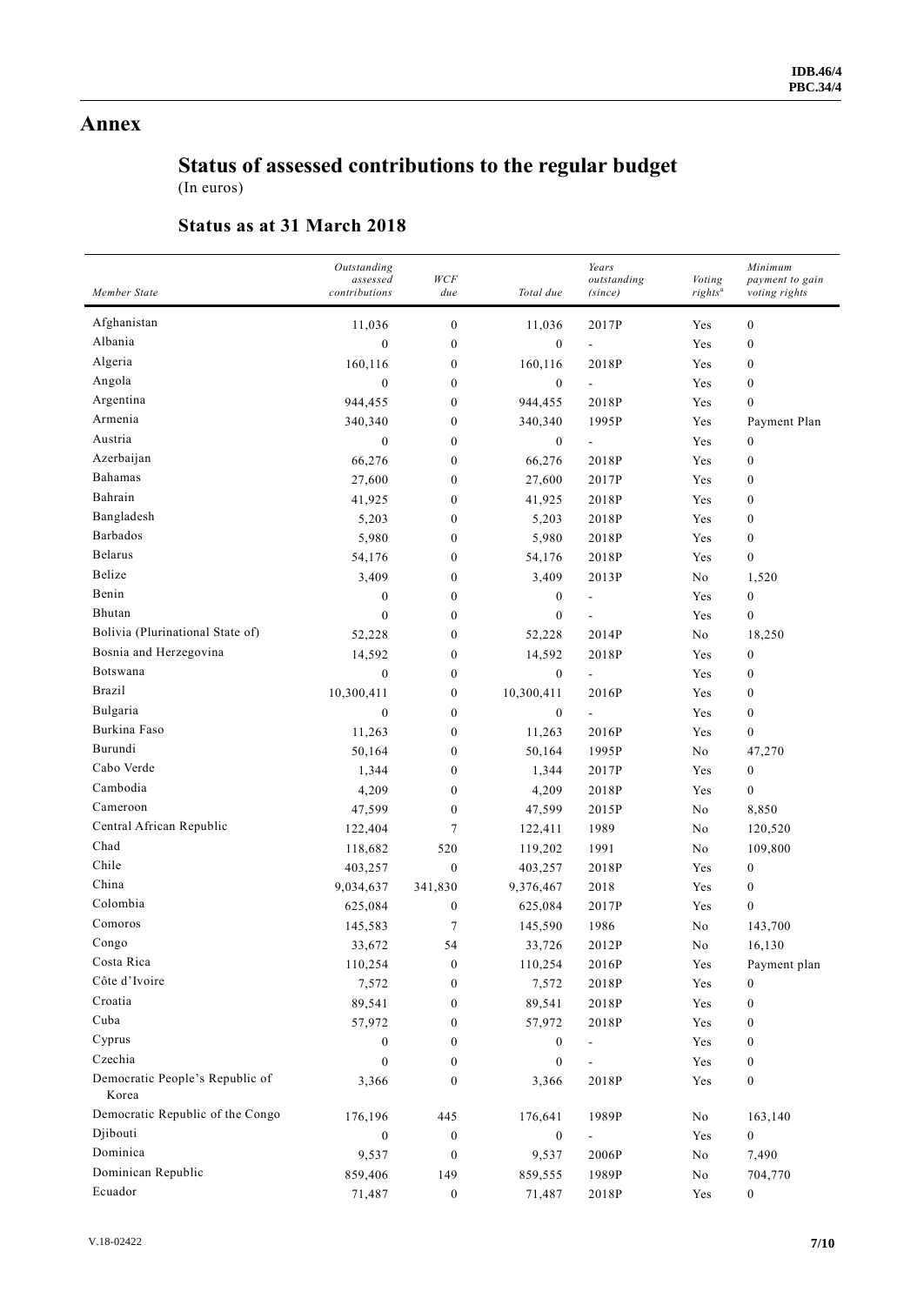#### **IDB.46/4 PBC.34/4**

| Member State               | Outstanding<br>assessed<br>contributions | WCF<br>due                           | Total due                   | Years<br>outstanding<br>(since) | Voting<br>rights <sup>a</sup> | Minimum<br>payment to gain<br>voting rights |
|----------------------------|------------------------------------------|--------------------------------------|-----------------------------|---------------------------------|-------------------------------|---------------------------------------------|
| Egypt                      | 147,621                                  | $\boldsymbol{0}$                     | 147,621                     | 2018P                           | Yes                           | $\boldsymbol{0}$                            |
| El Salvador                | 477,055                                  | 1,554                                | 478,609                     | 1988                            | No                            | 426,210                                     |
| Equatorial Guinea          | 49,424                                   | $\boldsymbol{0}$                     | 49,424                      | 2011P                           | Yes                           | 29,100                                      |
| Eritrea                    | $\boldsymbol{0}$                         | $\boldsymbol{0}$                     | $\boldsymbol{0}$            | $\overline{a}$                  | Yes                           | $\boldsymbol{0}$                            |
| Ethiopia                   | 12,309                                   | $\boldsymbol{0}$                     | 12,309                      | 2017P                           | Yes                           | $\boldsymbol{0}$                            |
| Fiji                       | $\boldsymbol{0}$                         | $\boldsymbol{0}$                     | $\boldsymbol{0}$            |                                 | Yes                           | $\boldsymbol{0}$                            |
| Finland                    | $\mathbf{0}$                             | $\boldsymbol{0}$                     | $\boldsymbol{0}$            |                                 | Yes                           | $\mathbf{0}$                                |
| Gabon                      | 72,654                                   | $\boldsymbol{0}$                     | 72,654                      | 2015P                           | No                            | 8,650                                       |
| Gambia (The)               | 69,354                                   | $\boldsymbol{0}$                     | 69,354                      | 1994P                           | No                            | 67,460                                      |
| Georgia                    | 1,665,014                                | 668                                  | 1,665,682                   | 1992P                           | No                            | 1,640,580                                   |
| Germany                    | 3,532,669                                | $\boldsymbol{0}$                     | 3,532,669                   | 2018P                           | Yes                           | $\bf{0}$                                    |
| Ghana                      | 16,872                                   | $\boldsymbol{0}$                     | 16,872                      | 2018P                           | Yes                           | $\boldsymbol{0}$                            |
| Grenada                    | 20,049                                   | $\boldsymbol{0}$                     | 20,049                      | 1999P                           | No                            | 18,160                                      |
| Guatemala                  | 23,366                                   | $\boldsymbol{0}$                     | 23,366                      | 2018P                           | Yes                           | $\boldsymbol{0}$                            |
| Guinea                     | 8,811                                    | $\boldsymbol{0}$                     | 8,811                       | 2012P                           | No                            | 5,550                                       |
| Guinea-Bissau              | 127,714                                  | 7                                    | 127,721                     | 1988                            | No                            | 125,830                                     |
| Guyana                     | 2,804                                    | $\boldsymbol{0}$                     | 2,804                       | 2016P                           | Yes                           | $\boldsymbol{0}$                            |
| Haiti                      | 2,766                                    | $\boldsymbol{0}$                     | 2,766                       | 2018P                           | Yes                           | $\boldsymbol{0}$                            |
| Honduras                   | 62,447                                   | $\boldsymbol{0}$                     | 62,447                      | 2011P                           | $\rm No$                      | 35,980                                      |
| Hungary                    | $\boldsymbol{0}$                         | $\boldsymbol{0}$                     | $\boldsymbol{0}$            | $\overline{\phantom{a}}$        | Yes                           | $\boldsymbol{0}$                            |
| India                      |                                          | $\boldsymbol{0}$                     |                             | 2018P                           | Yes                           | $\boldsymbol{0}$                            |
| Indonesia                  | 721,086                                  | $\boldsymbol{0}$                     | 721,086                     | 2018P                           | Yes                           | $\boldsymbol{0}$                            |
| Iran (Islamic Republic of) | 537,242                                  | $\boldsymbol{0}$                     | 537,242                     | 2017P                           | Yes                           | $\bf{0}$                                    |
| Iraq                       | 734,228                                  |                                      | 734,228                     |                                 |                               |                                             |
| Ireland                    | 144,956<br>$\boldsymbol{0}$              | $\boldsymbol{0}$<br>$\boldsymbol{0}$ | 144,956<br>$\boldsymbol{0}$ | 2018P                           | Yes<br>Yes                    | $\boldsymbol{0}$<br>$\boldsymbol{0}$        |
| Israel                     | $\mathbf{0}$                             | $\boldsymbol{0}$                     | $\mathbf{0}$                | $\overline{\phantom{a}}$        | Yes                           | $\boldsymbol{0}$                            |
| Italy                      |                                          |                                      |                             | 2018P                           | Yes                           | $\boldsymbol{0}$                            |
| Jamaica                    | 4,186,486                                | $\boldsymbol{0}$<br>$\boldsymbol{0}$ | 4,186,486<br>61,837         | 2013P                           | No                            |                                             |
| Japan                      | 61,837                                   |                                      | 10,679,392                  | 2018P                           | Yes                           | 27,180                                      |
| Jordan                     | 10,679,392                               | $\boldsymbol{0}$                     |                             | 2018P                           | Yes                           | $\boldsymbol{0}$<br>$\boldsymbol{0}$        |
| Kazakhstan                 | 18,560                                   | $\boldsymbol{0}$<br>$\boldsymbol{0}$ | 18,560                      | 2018P                           | Yes                           | $\boldsymbol{0}$                            |
| Kenya                      | 210,157<br>34,880                        | $\boldsymbol{0}$                     | 210,157<br>34,880           | 2016P                           | Yes                           | $\boldsymbol{0}$                            |
| Kiribati                   |                                          |                                      |                             | 2016                            |                               |                                             |
| Kuwait                     | 2,048<br>1,411                           | 74                                   | 2,122                       |                                 | No                            | 230                                         |
| Kyrgyzstan                 |                                          | $\boldsymbol{0}$                     | 1,411                       | 2018P                           | Yes                           | $\boldsymbol{0}$                            |
| Lao People's Democratic    | 230,374                                  | $\boldsymbol{0}$                     | 230,374                     | 1995P                           | Yes                           | Payment Plan                                |
| Republic                   | 1,230                                    | $\boldsymbol{0}$                     | 1,230                       | 2018P                           | Yes                           | $\boldsymbol{0}$                            |
| Lebanon                    | 45,048                                   | $\boldsymbol{0}$                     | 45,048                      | 2018P                           | Yes                           | $\boldsymbol{0}$                            |
| Lesotho                    | 1,672                                    | $\boldsymbol{0}$                     | 1,672                       | 2016P                           | Yes                           | $\boldsymbol{0}$                            |
| Liberia                    | $\boldsymbol{0}$                         | $\boldsymbol{0}$                     | $\boldsymbol{0}$            | ÷,                              | Yes                           | $\boldsymbol{0}$                            |
| Libya                      | 734,432                                  | $\boldsymbol{0}$                     | 734,432                     | 2014P                           | No                            | 267,060                                     |
| Luxembourg                 | $\boldsymbol{0}$                         | $\boldsymbol{0}$                     | $\boldsymbol{0}$            | ÷.                              | Yes                           | $\boldsymbol{0}$                            |
| Madagascar                 | 5,837                                    | $\boldsymbol{0}$                     | 5,837                       | 2017P                           | Yes                           | $\boldsymbol{0}$                            |
| Malawi                     | 10,080                                   | $\boldsymbol{0}$                     | 10,080                      | 2014P                           | No                            | 4,090                                       |
| Malaysia                   | 314,163                                  | $\boldsymbol{0}$                     | 314,163                     | 2018P                           | Yes                           | $\boldsymbol{0}$                            |
| Maldives                   | 6,652                                    | 58                                   | 6,710                       | 2011P                           | No                            | 3,450                                       |
| Mali                       | $\boldsymbol{0}$                         | $\boldsymbol{0}$                     | $\boldsymbol{0}$            | $\blacksquare$                  | Yes                           | $\boldsymbol{0}$                            |
| Malta                      | $\boldsymbol{0}$                         | $\boldsymbol{0}$                     | $\boldsymbol{0}$            | $\overline{a}$                  | Yes                           | $\boldsymbol{0}$                            |
| Marshall Islands           | 684                                      | $\boldsymbol{0}$                     | 684                         | 2018                            | Yes                           | $\boldsymbol{0}$                            |
| Mauritania                 | 2,480                                    | $\boldsymbol{0}$                     | 2,480                       | 2017P                           | Yes                           | $\boldsymbol{0}$                            |
| Mauritius                  | $\boldsymbol{0}$                         | $\boldsymbol{0}$                     | $\boldsymbol{0}$            | $\overline{\phantom{0}}$        | Yes                           | $\boldsymbol{0}$                            |
| Mexico                     | 2,285,432                                | $\boldsymbol{0}$                     | 2,285,432                   | 2017P                           | Yes                           | $\boldsymbol{0}$                            |
| Monaco                     | 11,397                                   | $\boldsymbol{0}$                     | 11,397                      | 2018P                           | Yes                           | $\boldsymbol{0}$                            |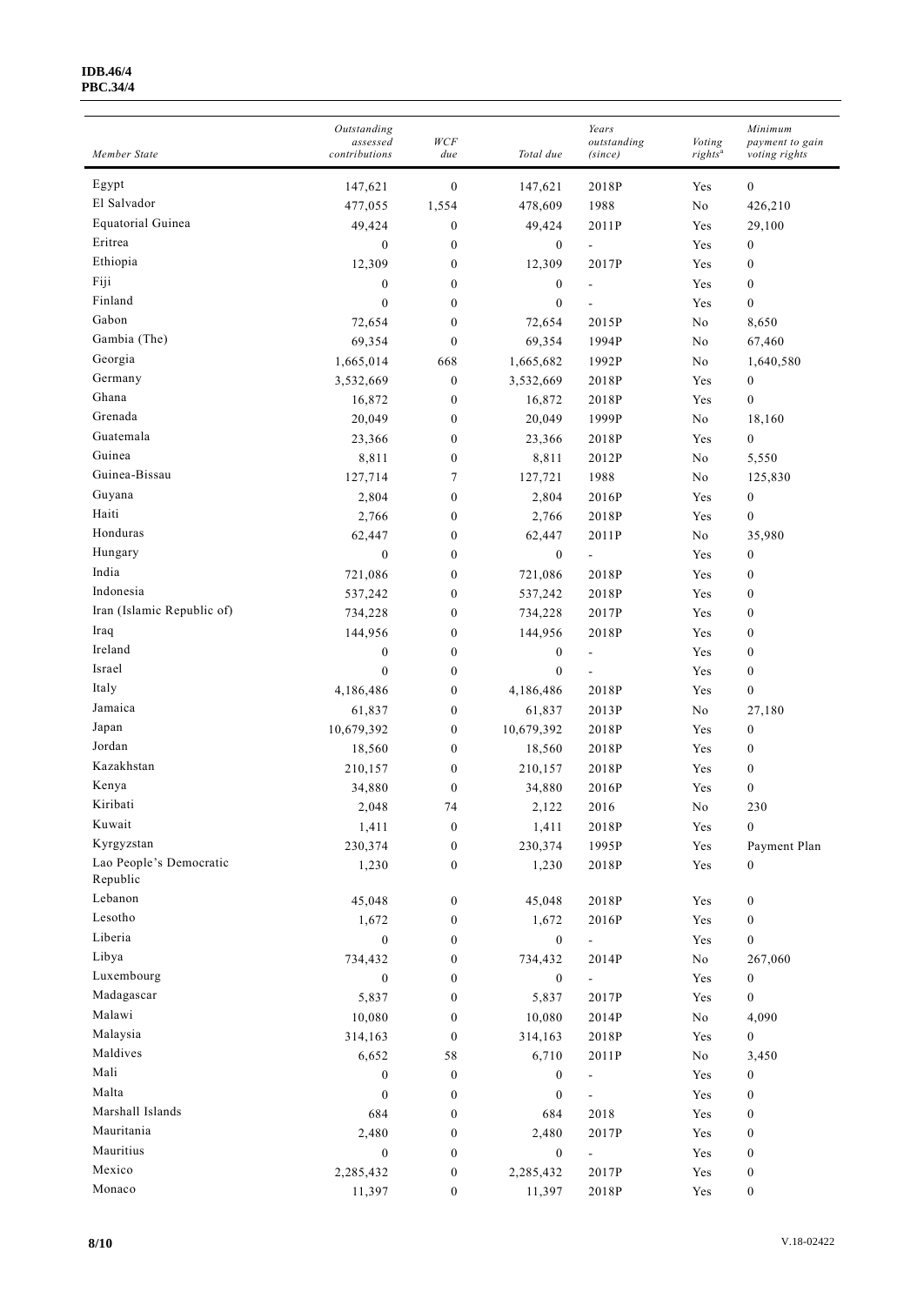| Member State                                 | Outstanding<br>assessed<br>contributions | WCF<br>due       | Total due        | Years<br>outstanding<br>(since) | Voting<br>rights <sup>a</sup> | Minimum<br>payment to gain<br>voting rights |
|----------------------------------------------|------------------------------------------|------------------|------------------|---------------------------------|-------------------------------|---------------------------------------------|
| Mongolia                                     | 5,468                                    | 223              | 5,691            | 2018                            | Yes                           | $\boldsymbol{0}$                            |
| Montenegro                                   | $\boldsymbol{0}$                         | $\boldsymbol{0}$ | $\boldsymbol{0}$ |                                 | Yes                           | $\boldsymbol{0}$                            |
| Morocco                                      | $\mathbf{0}$                             | $\boldsymbol{0}$ | $\boldsymbol{0}$ | $\overline{\phantom{a}}$        | Yes                           | $\boldsymbol{0}$                            |
| Mozambique                                   | 7,282                                    | $\boldsymbol{0}$ | 7,282            | 2017P                           | Yes                           | $\boldsymbol{0}$                            |
| Myanmar                                      | 5,390                                    | $\boldsymbol{0}$ | 5,390            | 2018P                           | Yes                           | $\boldsymbol{0}$                            |
| Namibia                                      | $\mathbf{0}$                             | $\boldsymbol{0}$ | $\boldsymbol{0}$ |                                 | Yes                           | $\boldsymbol{0}$                            |
| Nepal                                        | 5,638                                    | $\boldsymbol{0}$ | 5,638            | 2018P                           | Yes                           | $\boldsymbol{0}$                            |
| Netherlands                                  | $\mathbf{0}$                             | $\boldsymbol{0}$ | $\boldsymbol{0}$ | $\overline{a}$                  | Yes                           | $\boldsymbol{0}$                            |
| Nicaragua                                    | 2,668                                    | $\boldsymbol{0}$ | 2,668            | 2018P                           | Yes                           | $\boldsymbol{0}$                            |
| Niger                                        | 59,363                                   | $\boldsymbol{0}$ | 59,363           | 1995P                           | No                            | 53,370                                      |
| Nigeria                                      | 347,023                                  | $\boldsymbol{0}$ | 347,023          | 2016P                           | Yes                           | $\boldsymbol{0}$                            |
| Norway                                       | $\mathbf{0}$                             | $\mathbf{0}$     | $\overline{0}$   | $\blacksquare$                  | Yes                           | $\boldsymbol{0}$                            |
| Oman                                         | 110,076                                  | $\mathbf{0}$     | 110,076          | 2018P                           | Yes                           | $\boldsymbol{0}$                            |
| Pakistan                                     | 88,891                                   | $\mathbf{0}$     | 88,891           | 2018P                           | Yes                           | $\boldsymbol{0}$                            |
| Panama                                       | $\mathbf{0}$                             | $\mathbf{0}$     | $\boldsymbol{0}$ | $\overline{\phantom{a}}$        | Yes                           | $\boldsymbol{0}$                            |
| Papua New Guinea                             | 58,204                                   | 91               | 58,295           | 2003P                           | No                            | 44,110                                      |
| Paraguay                                     | 18,145                                   | $\boldsymbol{0}$ | 18,145           | 2017P                           | Yes                           | $\boldsymbol{0}$                            |
| Peru                                         | 103,108                                  | $\mathbf{0}$     | 103,108          | 2018P                           | Yes                           | $\boldsymbol{0}$                            |
| Philippines                                  | 189,264                                  | 1,262            | 190,526          | 2017P                           | Yes                           | $\boldsymbol{0}$                            |
| Poland                                       | $\boldsymbol{0}$                         | $\boldsymbol{0}$ | $\boldsymbol{0}$ | $\overline{a}$                  | Yes                           | $\boldsymbol{0}$                            |
| Qatar                                        | 283,079                                  | $\boldsymbol{0}$ | 283,079          | 2018P                           | Yes                           | $\boldsymbol{0}$                            |
| Republic of Korea                            | 2,325,301                                | 4,899            | 2,330,200        | 2018                            | Yes                           | $\boldsymbol{0}$                            |
| Republic of Moldova                          | $\boldsymbol{0}$                         | $\boldsymbol{0}$ | $\boldsymbol{0}$ | ÷,                              | Yes                           | $\boldsymbol{0}$                            |
| Romania                                      | 170,275                                  | $\boldsymbol{0}$ | 170,275          | 2018P                           | Yes                           | $\boldsymbol{0}$                            |
| Russian Federation                           | $\mathbf{0}$                             | $\boldsymbol{0}$ | $\boldsymbol{0}$ | $\frac{1}{2}$                   | Yes                           | $\boldsymbol{0}$                            |
| Rwanda                                       | 11,088                                   | $\boldsymbol{0}$ | 11,088           | 2012P                           | No                            |                                             |
| Saint Kitts and Nevis                        | $\mathbf{0}$                             | $\mathbf{0}$     |                  |                                 |                               | 5,100                                       |
| Saint Lucia                                  |                                          | $\mathbf{0}$     | $\boldsymbol{0}$ | $\overline{\phantom{a}}$        | Yes                           | $\boldsymbol{0}$                            |
| Saint Vincent and the Grenadines             | 426                                      |                  | 426              | 2018P                           | Yes                           | $\boldsymbol{0}$                            |
| Samoa                                        | 121,874<br>$\mathbf{0}$                  | $\tau$           | 121,881          | 1989P                           | No                            | 119,990                                     |
| Sao Tome and Principe                        |                                          | $\boldsymbol{0}$ | $\boldsymbol{0}$ | $\blacksquare$                  | Yes                           | $\boldsymbol{0}$                            |
| Saudi Arabia                                 | 145,583                                  | 7                | 145,590          | 1986                            | No                            | 143,700                                     |
| Senegal                                      | 1,306,871                                | 34,665           | 1,341,536        | 2018P                           | Yes                           | $\boldsymbol{0}$                            |
| Serbia                                       | 4,177                                    | $\boldsymbol{0}$ | 4,177            | 2018P                           | Yes                           | $\boldsymbol{0}$                            |
| Seychelles                                   | 27,913                                   | $\boldsymbol{0}$ | 27,913           | 2018P                           | Yes                           | $\boldsymbol{0}$                            |
| Sierra Leone                                 | 562                                      | $\boldsymbol{0}$ | 562              | $2018{\rm P}$                   | Yes                           | $\boldsymbol{0}$                            |
| Slovenia                                     | 2,383                                    | $\boldsymbol{0}$ | 2,383            | 2015P                           | $\rm No$                      | 490                                         |
| Somalia                                      | $\boldsymbol{0}$                         | $\boldsymbol{0}$ | $\boldsymbol{0}$ | $\Box$                          | Yes                           | $\boldsymbol{0}$                            |
| South Africa                                 | 145,582                                  | 7                | 145,589          | 1986                            | No                            | 143,700                                     |
| Spain                                        | $\boldsymbol{0}$                         | $\boldsymbol{0}$ | $\boldsymbol{0}$ | $\Box$                          | Yes                           | $\boldsymbol{0}$                            |
| Sri Lanka                                    | 2,007,891                                | $\boldsymbol{0}$ | 2,007,891        | 2018P                           | Yes                           | $\boldsymbol{0}$                            |
| Sudan                                        | $\boldsymbol{0}$                         | $\boldsymbol{0}$ | $\boldsymbol{0}$ | $\blacksquare$                  | Yes                           | 0                                           |
| Suriname                                     | 9,337                                    | $\boldsymbol{0}$ | 9,337            | 2017P                           | Yes                           | $\boldsymbol{0}$                            |
| Swaziland                                    | 28,850                                   | $\boldsymbol{0}$ | 28,850           | 2013P                           | $\mathbf{N}\mathbf{o}$        | 12,620                                      |
|                                              | 4,073                                    | $\boldsymbol{0}$ | 4,073            | 2017P                           | Yes                           | $\boldsymbol{0}$                            |
| Sweden<br>Switzerland                        | $\boldsymbol{0}$                         | $\boldsymbol{0}$ | $\boldsymbol{0}$ | $\blacksquare$                  | Yes                           | $\boldsymbol{0}$                            |
|                                              | $\boldsymbol{0}$                         | $\boldsymbol{0}$ | $\mathbf{0}$     |                                 | Yes                           | $\boldsymbol{0}$                            |
| Syrian Arab Republic                         | 18,213                                   | $\boldsymbol{0}$ | 18,213           | 2018P                           | Yes                           | $\boldsymbol{0}$                            |
| Tajikistan                                   | 42,040                                   | 116              | 42,156           | 1999P                           | No                            | 30,740                                      |
| Thailand                                     | 54,083                                   | $\boldsymbol{0}$ | 54,083           | 2018P                           | Yes                           | $\boldsymbol{0}$                            |
| The former Yugoslav Republic of<br>Macedonia | 72,166                                   | $\boldsymbol{0}$ | 72,166           | 2009P                           | No                            | 46,380                                      |
| Timor-Leste                                  | $\boldsymbol{0}$                         | $\boldsymbol{0}$ | $\boldsymbol{0}$ |                                 | Yes                           | $\boldsymbol{0}$                            |
| Togo                                         | $\boldsymbol{0}$                         | $\boldsymbol{0}$ | $\boldsymbol{0}$ |                                 | Yes                           | $\boldsymbol{0}$                            |